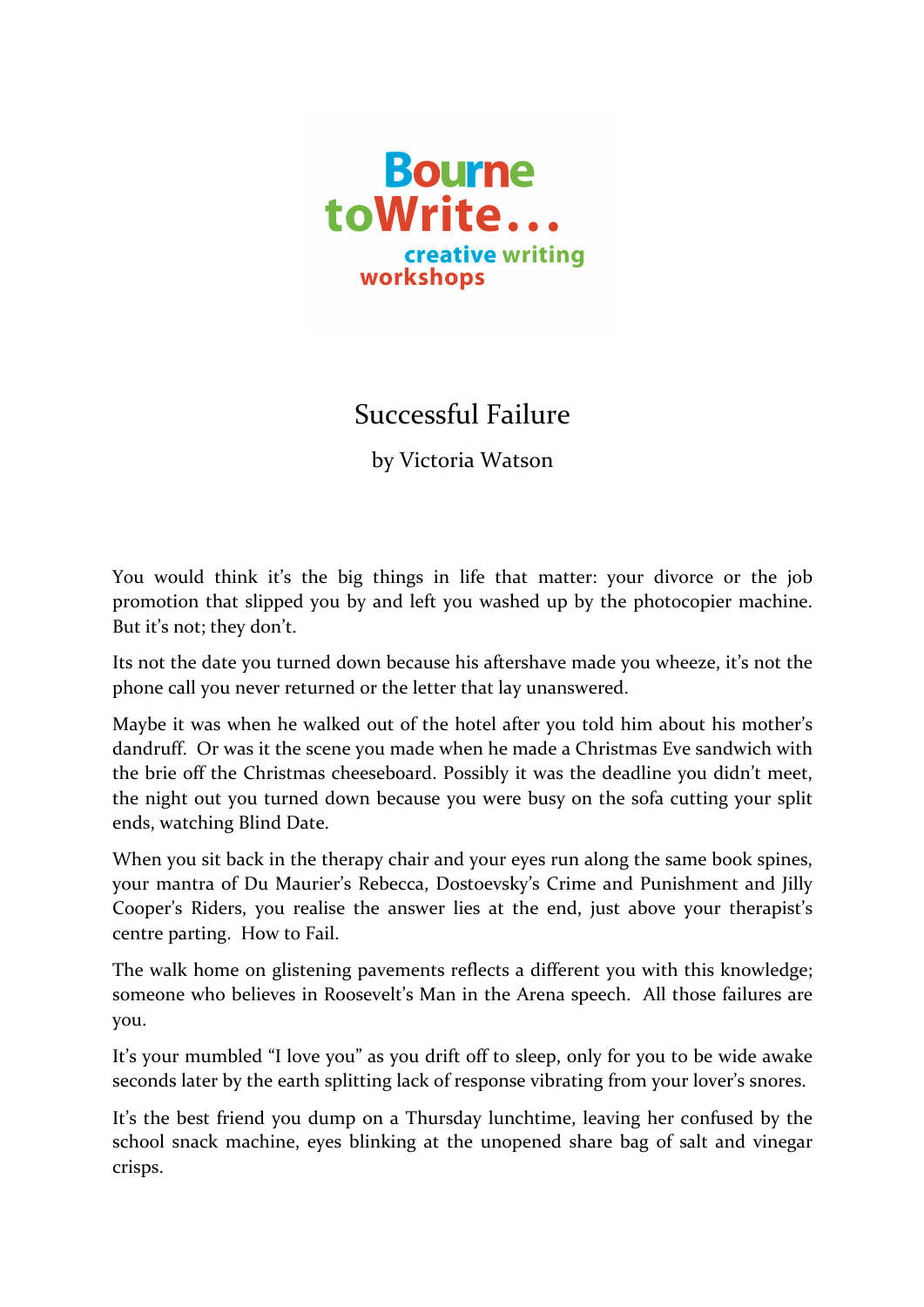Her hot tears will prick her pink cheeks as you ignore her in the PE changing room, having a private joke with some other girl, while desperately trying to swallow the golf ball of guilt stuck in your throat.

It's the moment when your boss hands you an assignment that you lied on your cv you could do.

Its when you start a conversation on holiday with your GCSE French and you realise you cannot get past Bonjour and Ou est la boulangerie, s'il vous plait.

Its having a smear test the day the junior medics team will all be attending and you try desperately hard to stare at the ceiling tiles as three sweaty twenty year olds stare at your nether regions, clutching their clipboards to their chests.

It's inviting all your friends to a grown-up dinner party only to burn the rice, split the sauce and cry into your crème brulee. They will all expound your amazing culinary skills then sit down to your congealed hot mess. Your will hear your heart shatter into tiny pieces as food is politely scraped to the edge of plates.

It's the spider you rescue from your son's bath only to see him glaring indignantly as he catches you flush it down the toilet.

It's pushing your toddler goddaughter on the swing while imagining the warm fuzziness of motherhood, not noticing you have pushed her off the swing and not stopped it from hitting the back of her head, where the blood dripping off her long blonde pony tail will make you faint, and you will come to as her mother is shaking her head in astonishment that she only left her with you for ten minutes.

It's not having the assertiveness to go on a Self-Assertiveness course. It's pulling a sickie and then actually feeling unwell.

It's lecturing your child over a lost jumper/new pair of shoes/borrowed toy/birthday present only to find it later in your handbag.

Failure is merely the starting point; the beginning of the pain and shame yet to come. Its not the life coach speech about learning to fail better. Its sitting on the bathroom floor sobbing your life into a crusty bathmat not able to get up and pick up the laundry. You want the moment to teach you life lessons, pearls of wisdom to crawl out of the dusty recesses of your mind and with jazz hands give you a "ta dah". But the big reveal when you brush yourself off is only in the movies.

Reality serves it up as this, your arm is numb from lying under you on the floor, tears lay in a puddle by your ear; you know you are actually dead inside and your soulless corpse is utterly redundant. Then someone will knock on the door and a child/partner/work colleague/elderly family member will ask if you could hurry up as they need to use the toilet.

You will wipe mascara off your cheek, blow your nose, head downstairs and make a round of sandwiches/answer an email/clear the cat litter tray.